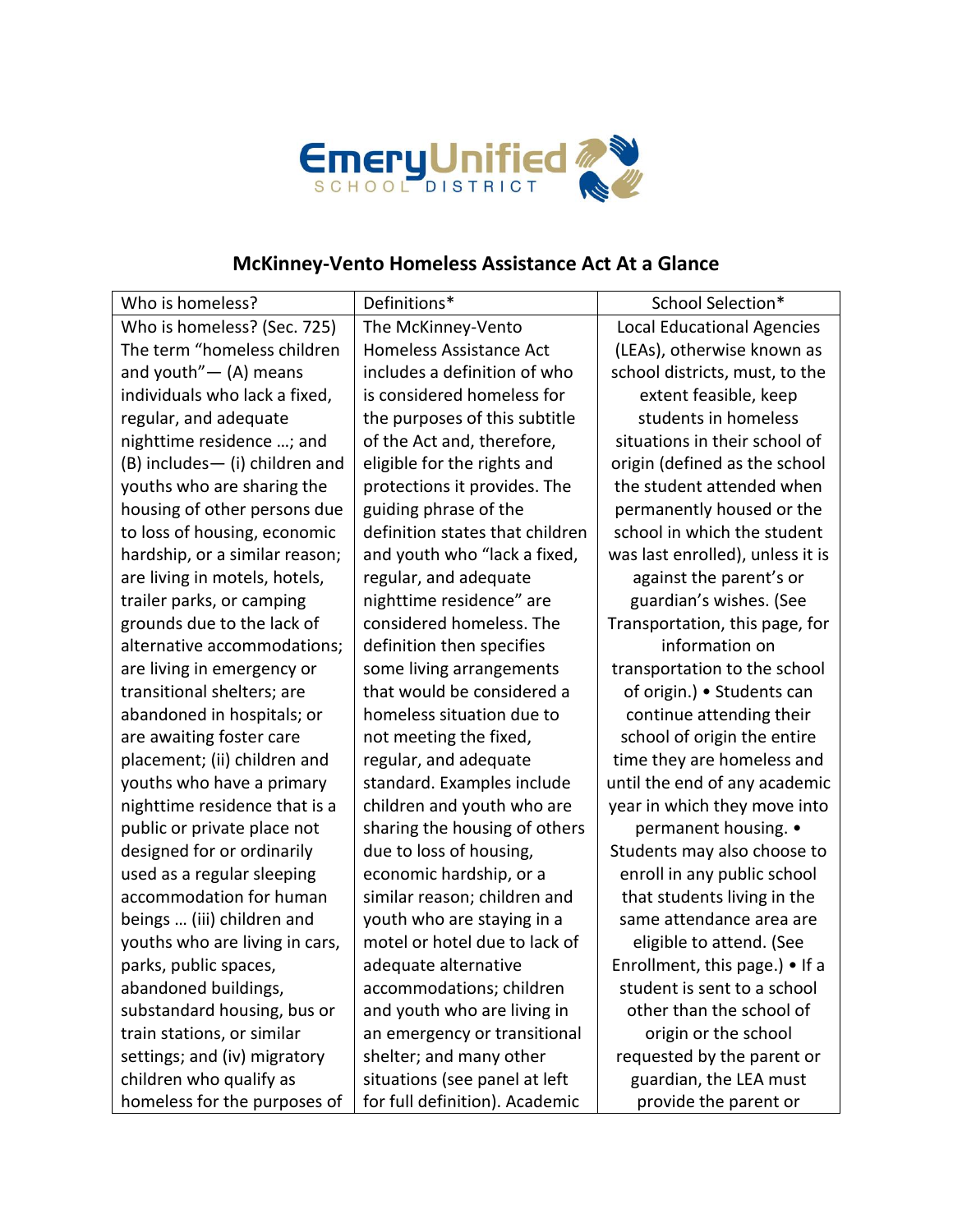this subtitle because the children are living in circumstances described in clauses page, for the appointment and duties of the local liaison.) Enrollment\* • LEAs must enroll students in homeless situations immediately, even if they do not have documents normally required for enrollment, such as previous school records, medical or immunization records, proof of residency, birth certificate, proof of guardianship, or other documents. The term "enroll" is defined by the McKinneyVento Act as "attending classes and participating fully in school activities". • Enrolling schools must obtain school records from the previous school, and students must be enrolled in school while records are obtained. • If a student does not have immunizations or immunization or medical records, the liaison must immediately assist in obtaining them, and the student must be enrolled in school in the interim. • Schools must maintain records for students experiencing homelessness so that they can be transferred promptly to future schools, as needed. • States must address barriers resulting from enrollment

Achievement • States must describe in their state McKinney-Vento plan how students in homeless situations are or will be given the opportunity to meet the same challenging state academic achievement standards all students are expected to meet. • Students in homeless situations must have access to the educational and other services they need to ensure that they have an opportunity to meet the same challenging state student academic achievement standards to which all students are held. Dispute Resolution\* • Every state must establish procedures to resolve disputes regarding the educational placement of homeless students promptly. • Whenever a dispute arises, the student must be admitted immediately to the requested school while the dispute is being resolved. • If a student is sent to a school other than the school of origin or the school requested by the parent or guardian, the LEA must provide the parent or guardian with a written explanation of its decision and the right to appeal. (See Dispute Resolution, this page.) • The school must refer the student, parent, or guardian to the local liaison

guardian with a written explanation of its decision and the right to appeal. (See Dispute Resolution, this page.) • Local homeless education liaisons must help unaccompanied youth (youth who are not in the physical

custody of a parent or guardian) choose and enroll in a school, after considering the youth's wishes, and must provide the youth with notice of his/her right to appeal an enrollment choice that goes against his/her wishes. (See Local Liaisons, next Who is homeless? (Sec. 725) The term "homeless children and youth"— (A) means

individuals who lack a fixed, regular, and adequate nighttime residence …; and (B) includes— (i) children and youths who are sharing the housing of other persons due to loss of housing, economic hardship, or a similar reason; are living in motels, hotels, trailer parks, or camping grounds due to the lack of alternative accommodations; are living in emergency or transitional shelters; are abandoned in hospitals; or are awaiting foster care placement; (ii) children and youths who have a primary nighttime residence that is a public or private place not designed for or ordinarily used as a regular sleeping accommodation for human beings … (iii) children and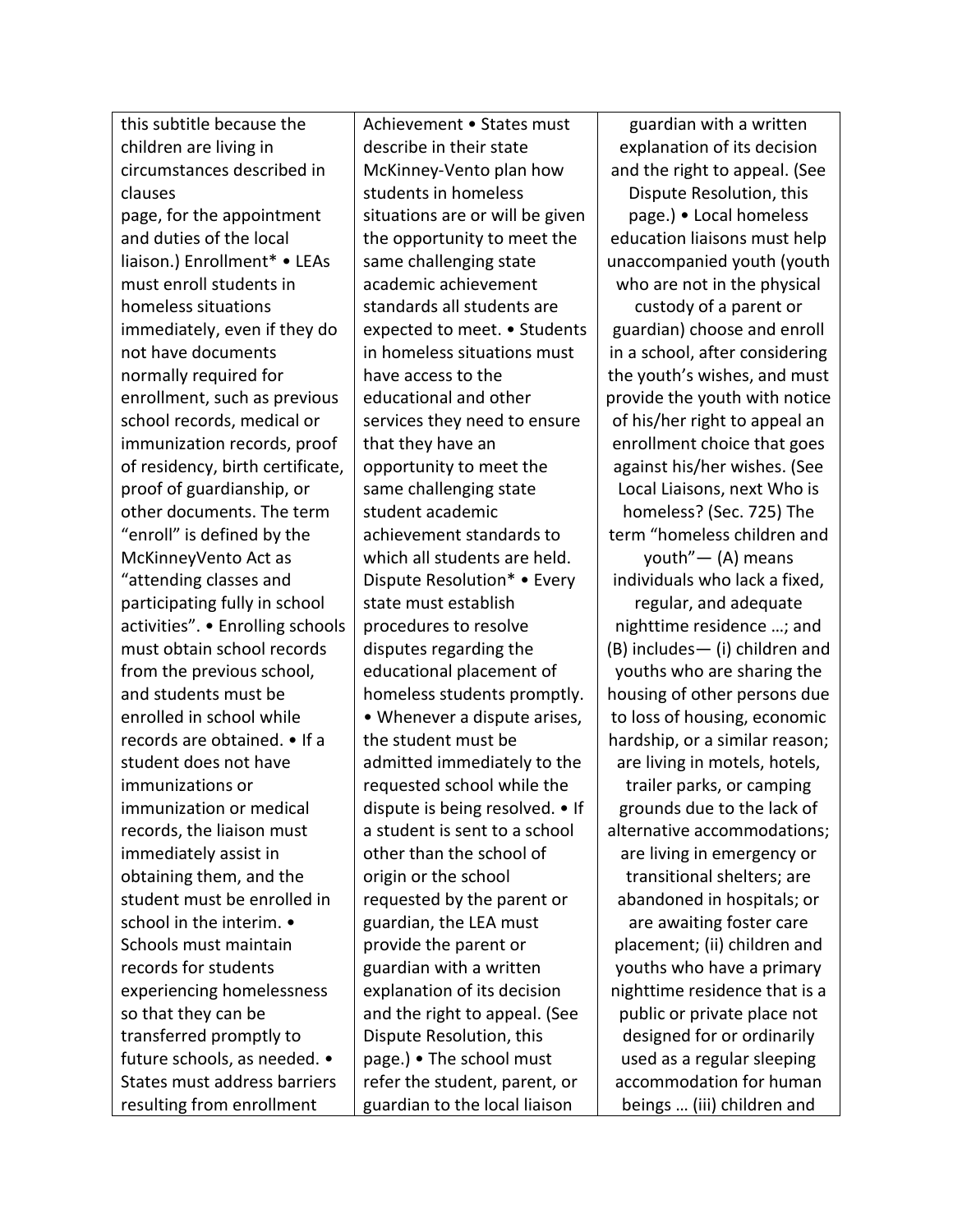delays caused by immunization and medical records requirements, residency requirements, lack of birth certificates, school records or other documentation, guardianship issues, or uniform or dress code requirements. • States and LEAs must develop, review, and revise their policies to remove barriers to the school enrollment and retention of children and youth in homeless situations.

to carry out the dispute resolution process as expeditiously as possible. (See Local Liaisons, next page, for the duties of local liaisons.) • Local liaisons must ensure that the same access to the dispute resolution process is provided to unaccompanied youth. Transportation\* • At a parent or guardian's request, homeless students must be provided with transportation to and from their school of origin. • For unaccompanied youth, transportation to and from the school of origin must be provided at the local liaison's request. • If the student's temporary residence and the school of origin are in the same LEA, that LEA must provide transportation. If the student is living outside the school of origin's LEA, the LEA where the student is living and the school

## **Transportation\***

•At a parent or guardian's request, homeless students must be provided with transportation to and from their school of origin. • For unaccompanied youth, transportation to and from the school of origin must be provided at the local liaison's request. • If the student's temporary residence and the school of origin are in the same LEA, that LEA must

youths who are living in cars, parks, public spaces, abandoned buildings, substandard housing, bus or train stations, or similar settings; and (iv) migratory children who qualify as homeless for the purposes of this subtitle because the children are living in circumstances described in clauses (i) through (iii).3 page, for the appointment and duties of the local liaison.) Enrollment\* • LEAs must enroll students in homeless situations immediately, even if they do not have documents normally required for enrollment, such as previous school records, medical or immunization records, proof of residency, birth certificate, proof of guardianship, or other documents. The term "enroll" is defined by the McKinneyVento Act as "attending classes and participating fully in school activities". • Enrolling schools must obtain school records from the previous school, and students must be enrolled in school while records are obtained. • If a student does not have immunizations or immunization or medical records, the liaison must immediately assist in obtaining them, and the student must be enrolled in school in the interim. •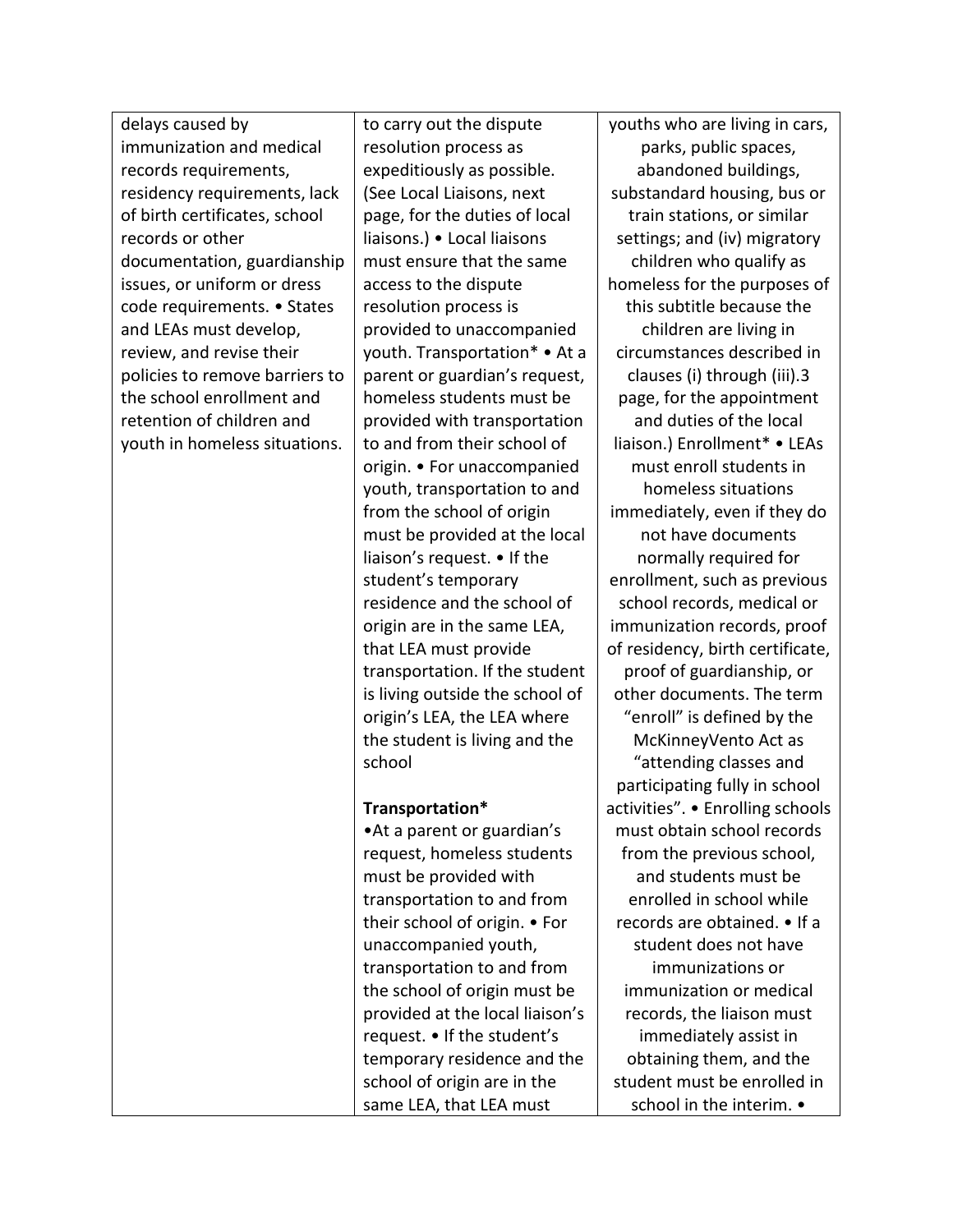| provide transportation. If the | Schools must maintain           |
|--------------------------------|---------------------------------|
| student is living outside the  | records for students            |
| school of origin's LEA, the    | experiencing homelessness       |
| LEA where the student is       | so that they can be             |
| living and the school          | transferred promptly to         |
|                                | future schools, as needed. •    |
|                                | States must address barriers    |
|                                | resulting from enrollment       |
|                                | delays caused by                |
|                                | immunization and medical        |
|                                | records requirements,           |
|                                | residency requirements, lack    |
|                                | of birth certificates, school   |
|                                | records or other                |
|                                | documentation, guardianship     |
|                                | issues, or uniform or dress     |
|                                | code requirements. • States     |
|                                | and LEAs must develop,          |
|                                | review, and revise their        |
|                                | policies to remove barriers to  |
|                                | the school enrollment and       |
|                                | retention of children and       |
|                                | youth in homeless situations.   |
|                                | Dispute Resolution* • Every     |
|                                | state must establish            |
|                                | procedures to resolve           |
|                                | disputes regarding the          |
|                                | educational placement of        |
|                                | homeless students promptly.     |
|                                | • Whenever a dispute arises,    |
|                                | the student must be             |
|                                | admitted immediately to the     |
|                                | requested school while the      |
|                                | dispute is being resolved. • If |
|                                | a student is sent to a school   |
|                                | other than the school of        |
|                                | origin or the school            |
|                                | requested by the parent or      |
|                                | guardian, the LEA must          |
|                                | provide the parent or           |
|                                | guardian with a written         |
|                                | explanation of its decision     |
|                                | and the right to appeal. (See   |
|                                | Dispute Resolution, this        |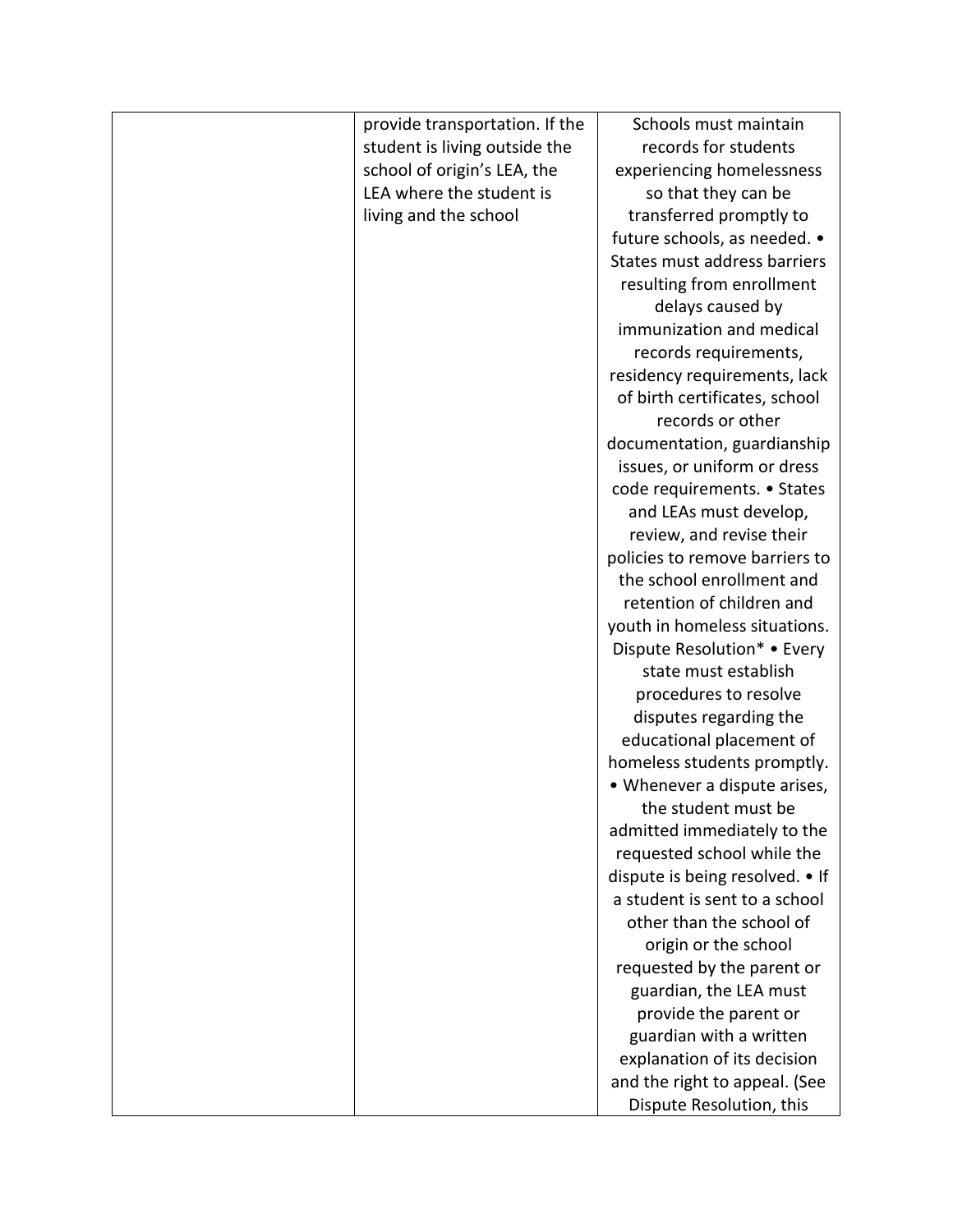|  | page.) • The school must        |
|--|---------------------------------|
|  | refer the student, parent, or   |
|  | guardian to the local liaison   |
|  | to carry out the dispute        |
|  | resolution process as           |
|  | expeditiously as possible.      |
|  | (See Local Liaisons, next       |
|  | page, for the duties of local   |
|  | liaisons.) • Local liaisons     |
|  | must ensure that the same       |
|  | access to the dispute           |
|  | resolution process is           |
|  | provided to unaccompanied       |
|  | youth. Transportation* • At a   |
|  | parent or guardian's request,   |
|  | homeless students must be       |
|  | provided with transportation    |
|  | to and from their school of     |
|  | origin. • For unaccompanied     |
|  | youth, transportation to and    |
|  | from the school of origin       |
|  | must be provided at the local   |
|  | liaison's request. • If the     |
|  | student's temporary             |
|  | residence and the school of     |
|  | origin are in the same LEA,     |
|  | that LEA must provide           |
|  | transportation. If the student  |
|  | is living outside the school of |
|  | origin's LEA, the LEA where     |
|  | the student is living and the   |
|  | school of origin's LEA must     |
|  | determine how to divide the     |
|  | responsibility and cost of      |
|  | providing transportation, or    |
|  | they must share the             |
|  | responsibility and cost         |
|  | equally. • In addition to       |
|  | providing transportation to     |
|  | the school of origin, LEAs      |
|  | must provide students in        |
|  | homeless situations with        |
|  | transportation services         |
|  | comparable to those             |